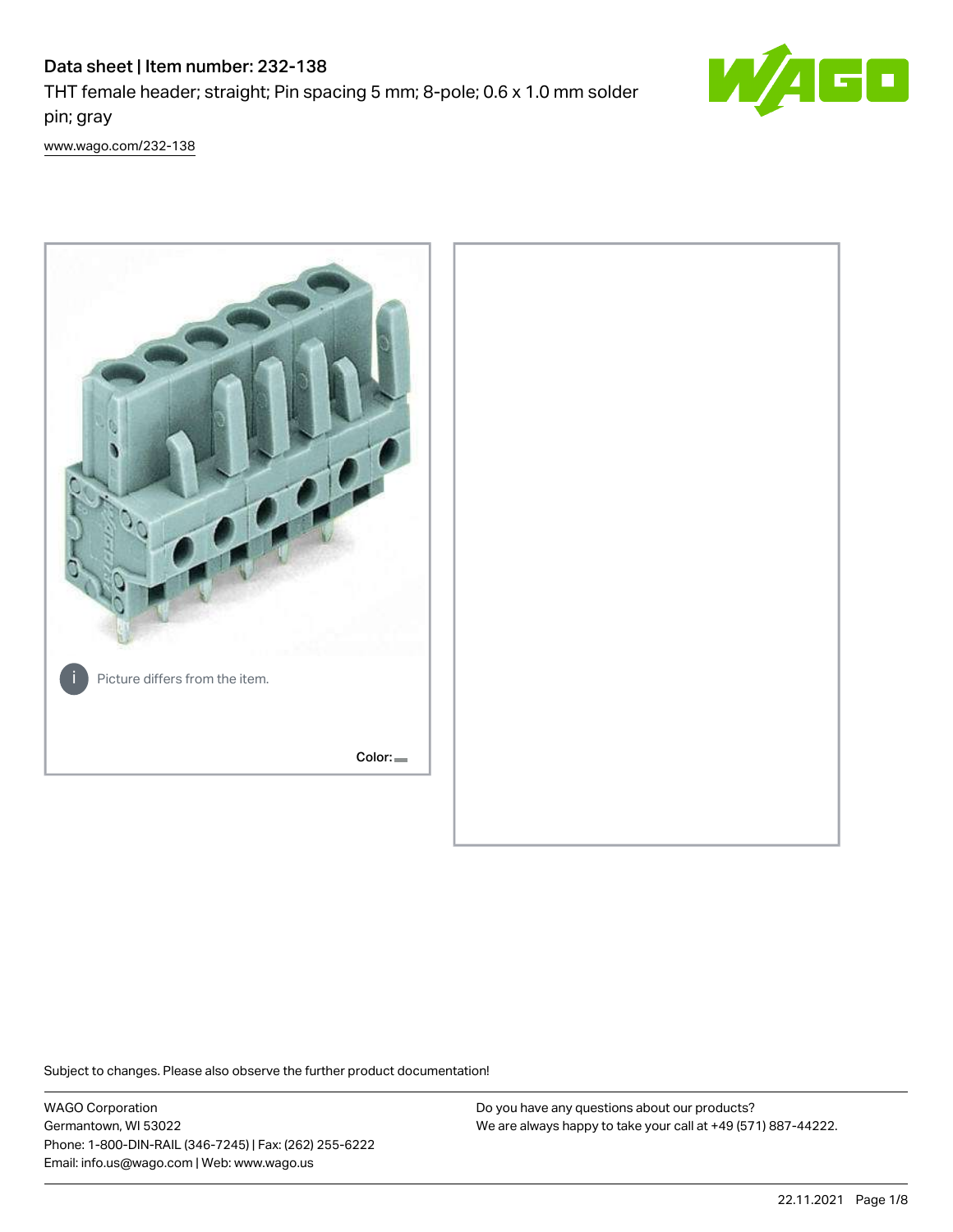

Dimensions in mm

 $L =$  (pole no. x pin spacing) + 1.5 mm

2- to 3-pole female connectors – one latch only

#### Item description

- **Horizontal or vertical PCB mounting via straight or angled solder pins**
- For board-to-board and board-to-wire connections
- $\blacksquare$ Touch-proof PCB outputs
- $\blacksquare$ Easy-to-identify PCB inputs and outputs
- $\blacksquare$ With coding fingers

Subject to changes. Please also observe the further product documentation! Data

WAGO Corporation Germantown, WI 53022 Phone: 1-800-DIN-RAIL (346-7245) | Fax: (262) 255-6222 Email: info.us@wago.com | Web: www.wago.us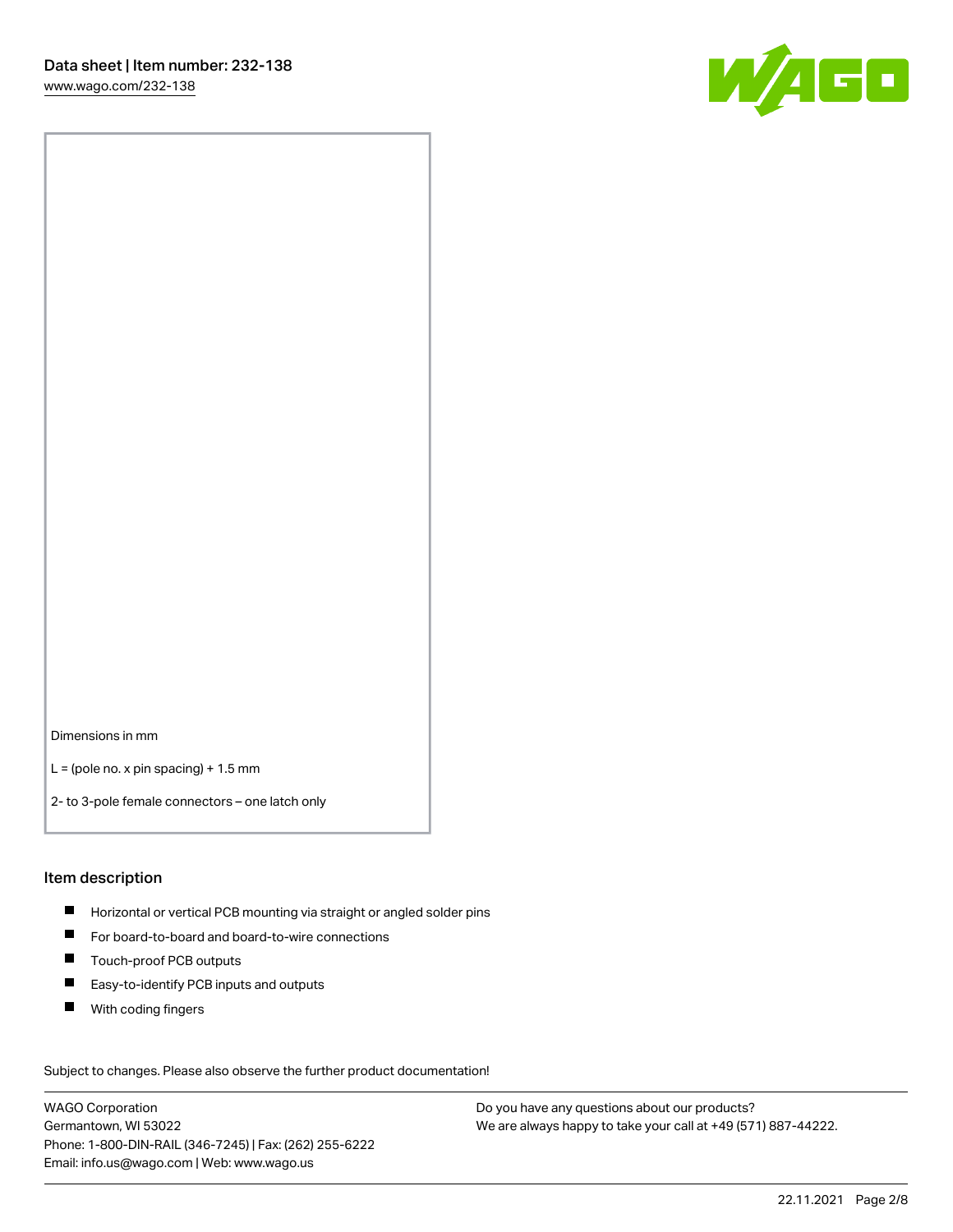[www.wago.com/232-138](http://www.wago.com/232-138)



## Data Notes

| Safety information 1 | The <i>MCS – MULTI CONNECTION SYSTEM</i> includes connectors<br>without breaking capacity in accordance with DIN EN 61984. When<br>used as intended, these connectors must not be connected<br>/disconnected when live or under load. The circuit design should<br>ensure header pins, which can be touched, are not live when<br>unmated. |
|----------------------|--------------------------------------------------------------------------------------------------------------------------------------------------------------------------------------------------------------------------------------------------------------------------------------------------------------------------------------------|
| Variants:            | Other pole numbers<br>3.8 mm pin projection for male headers with straight solder pins<br>Gold-plated or partially gold-plated contact surfaces<br>Other versions (or variants) can be requested from WAGO Sales or<br>configured at https://configurator.wago.com/                                                                        |

# Electrical data

#### IEC Approvals

| Ratings per                 | IEC/EN 60664-1                                                        |
|-----------------------------|-----------------------------------------------------------------------|
| Rated voltage (III / 3)     | 320 V                                                                 |
| Rated surge voltage (III/3) | 4 <sub>k</sub> V                                                      |
| Rated voltage (III/2)       | 320 V                                                                 |
| Rated surge voltage (III/2) | 4 <sub>k</sub> V                                                      |
| Nominal voltage (II/2)      | 630 V                                                                 |
| Rated surge voltage (II/2)  | 4 <sub>k</sub> V                                                      |
| Rated current               | 12A                                                                   |
| Legend (ratings)            | $(III / 2)$ $\triangle$ Overvoltage category III / Pollution degree 2 |

## UL Approvals

| Approvals per                  | UL 1059 |
|--------------------------------|---------|
| Rated voltage UL (Use Group B) | 300 V   |
| Rated current UL (Use Group B) | 15 A    |
| Rated voltage UL (Use Group D) | 300 V   |
| Rated current UL (Use Group D) | 10 A    |

# Ratings per UL

| UL 1977                | 600                                 |
|------------------------|-------------------------------------|
| Rated voltage          | .                                   |
| Rated current<br>-1977 | the contract of the contract of the |

Subject to changes. Please also observe the further product documentation!

| <b>WAGO Corporation</b>                                | Do you have any questions about our products?                 |
|--------------------------------------------------------|---------------------------------------------------------------|
| Germantown, WI 53022                                   | We are always happy to take your call at +49 (571) 887-44222. |
| Phone: 1-800-DIN-RAIL (346-7245)   Fax: (262) 255-6222 |                                                               |
| Email: info.us@wago.com   Web: www.wago.us             |                                                               |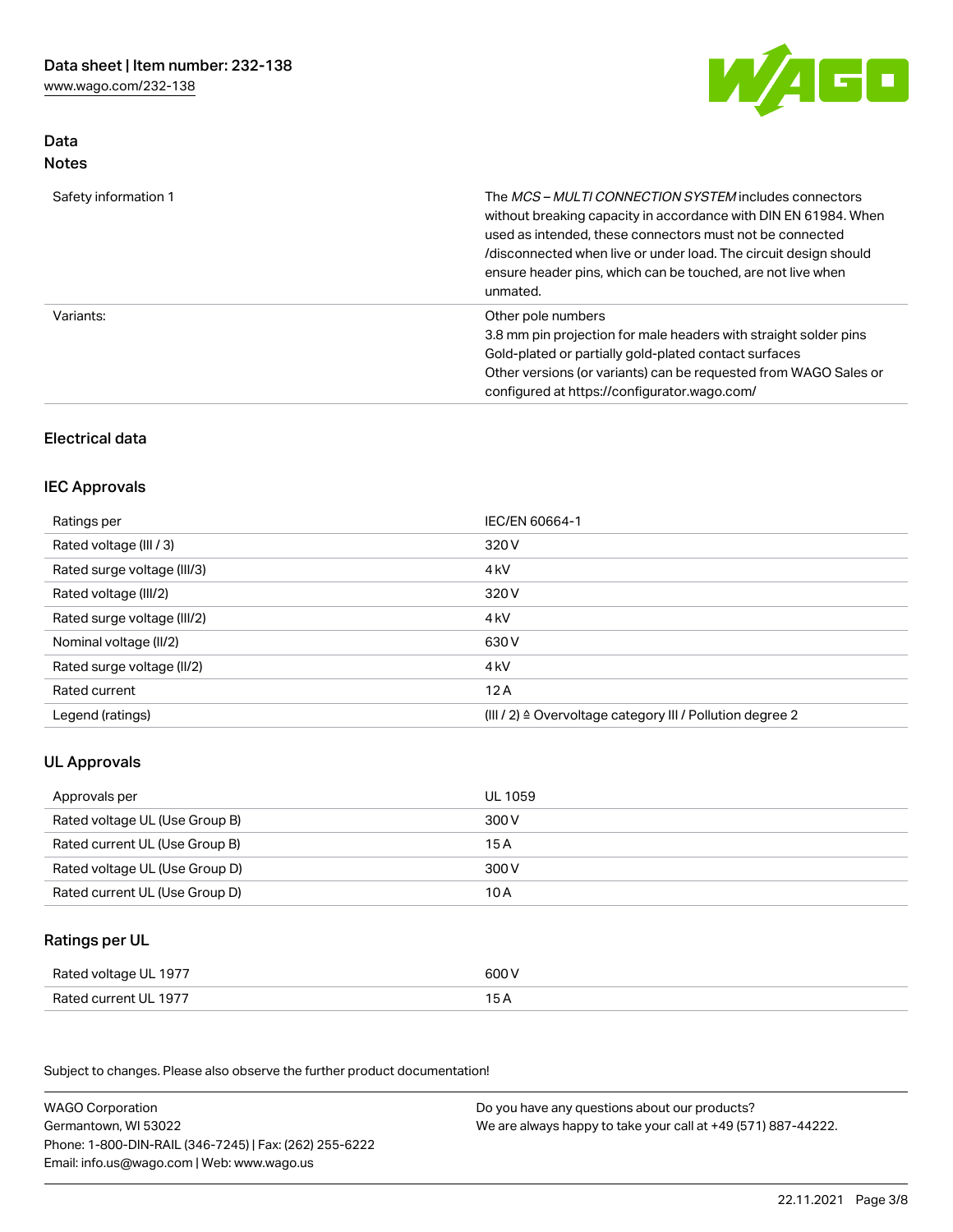[www.wago.com/232-138](http://www.wago.com/232-138)



#### CSA Approvals

| Approvals per                   | CSA   |
|---------------------------------|-------|
| Rated voltage CSA (Use Group B) | 300 V |
| Rated current CSA (Use Group B) | 15 A  |
| Rated voltage CSA (Use Group D) | 300 V |
| Rated current CSA (Use Group D) | 10 A  |

# Connection data

| Total number of potentials |  |
|----------------------------|--|
| Number of connection types |  |
| Number of levels           |  |

#### Connection 1

| Number of poles |  |
|-----------------|--|
|-----------------|--|

# Physical data

| Pin spacing                          | 5 mm / 0.197 inch     |
|--------------------------------------|-----------------------|
| Width                                | 41.5 mm / 1.634 inch  |
| Height                               | 23.25 mm / 0.915 inch |
| Height from the surface              | 18.25 mm / 0.719 inch |
| Depth                                | 11.6 mm / 0.457 inch  |
| Solder pin length                    | $5 \,\mathrm{mm}$     |
| Solder pin dimensions                | $0.6 \times 1$ mm     |
| Drilled hole diameter with tolerance | $1.3$ $(+0.1)$ mm     |

## Plug-in connection

| Contact type (pluggable connector) | Female header |
|------------------------------------|---------------|
| Connector (connection type)        | for PCB       |
| Mismating protection               | No            |
| Mating direction to the PCB        | $90^{\circ}$  |
| Locking of plug-in connection      | Without       |

#### PCB contact

| PCB Contact            | THT                                        |
|------------------------|--------------------------------------------|
| Solder pin arrangement | over the entire female connector (in-line) |

Subject to changes. Please also observe the further product documentation!

| <b>WAGO Corporation</b>                                | Do you have any questions about our products?                 |
|--------------------------------------------------------|---------------------------------------------------------------|
| Germantown, WI 53022                                   | We are always happy to take your call at +49 (571) 887-44222. |
| Phone: 1-800-DIN-RAIL (346-7245)   Fax: (262) 255-6222 |                                                               |
| Email: info.us@wago.com   Web: www.wago.us             |                                                               |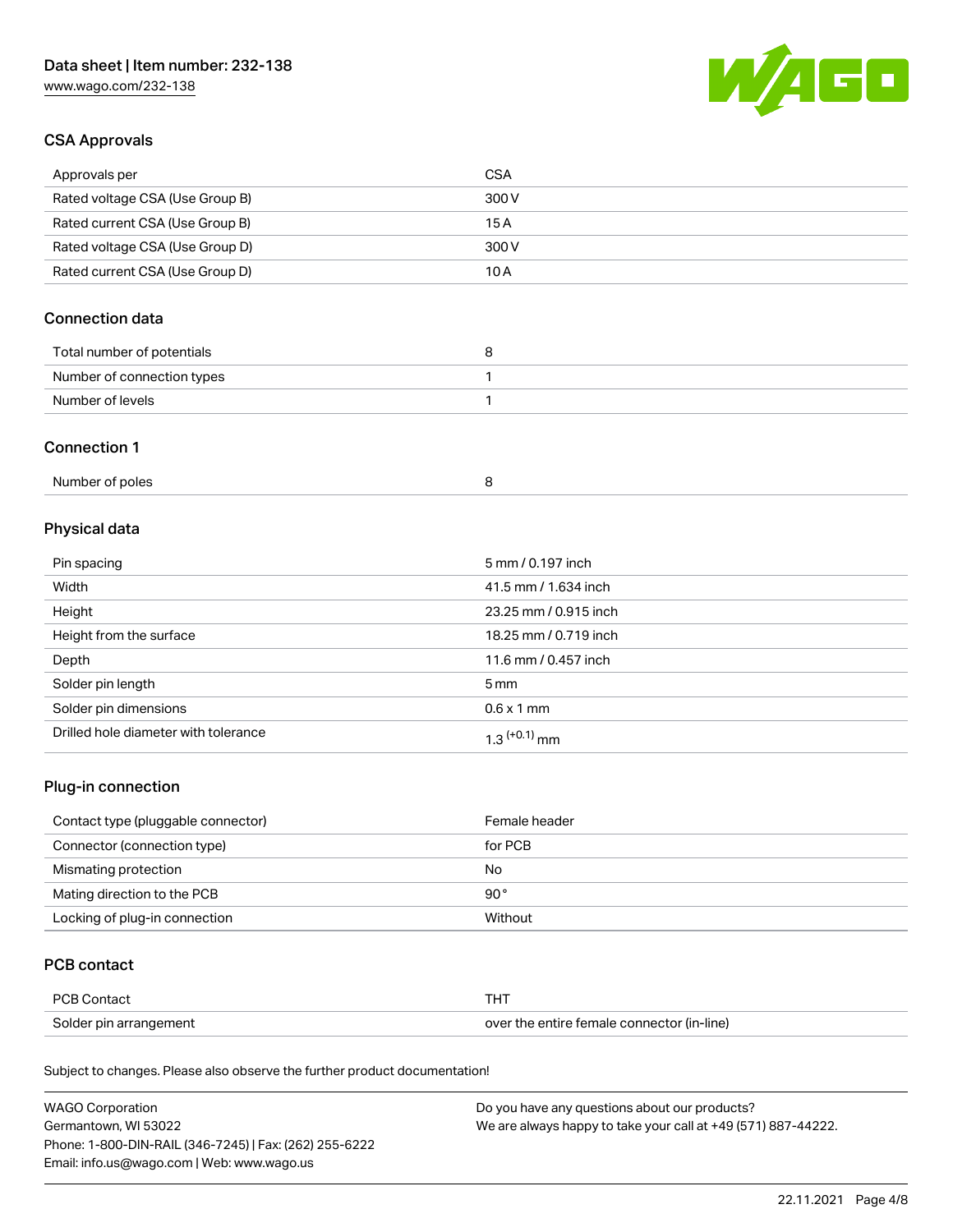Number of solder pins per potential 1



#### Material data

| Color                       | gray             |
|-----------------------------|------------------|
| Material group              |                  |
| Insulation material         | Polyamide (PA66) |
| Flammability class per UL94 | V <sub>0</sub>   |
| Contact material            | Copper alloy     |
| Contact plating             | tin-plated       |
| Fire load                   | 0.131 MJ         |
| Weight                      | 6.5g             |

#### Environmental requirements

| Limit temperature range<br>.<br>. | +85 °C<br>-60 |  |
|-----------------------------------|---------------|--|
|-----------------------------------|---------------|--|

#### Commercial data

| Product Group         | 3 (Multi Conn. System) |
|-----------------------|------------------------|
| PU (SPU)              | 50 Stück               |
| Packaging type        | box                    |
| Country of origin     | DE                     |
| <b>GTIN</b>           | 4044918578431          |
| Customs tariff number | 8536694040             |

#### Approvals / Certificates

#### Country specific Approvals

| Logo | Approval                                            | <b>Additional Approval Text</b> | Certificate<br>name |
|------|-----------------------------------------------------|---------------------------------|---------------------|
|      | CВ<br><b>DEKRA Certification B.V.</b>               | IEC 61984                       | NL-39756            |
|      | <b>CSA</b><br>DEKRA Certification B.V.              | C <sub>22.2</sub>               | 1466354             |
| EMA  | <b>KEMA/KEUR</b><br><b>DEKRA Certification B.V.</b> | EN 61984                        | 2190761.01          |

#### Ship Approvals

Subject to changes. Please also observe the further product documentation!

| <b>WAGO Corporation</b>                                | Do you have any questions about our products?                 |
|--------------------------------------------------------|---------------------------------------------------------------|
| Germantown, WI 53022                                   | We are always happy to take your call at +49 (571) 887-44222. |
| Phone: 1-800-DIN-RAIL (346-7245)   Fax: (262) 255-6222 |                                                               |
| Email: info.us@wago.com   Web: www.wago.us             |                                                               |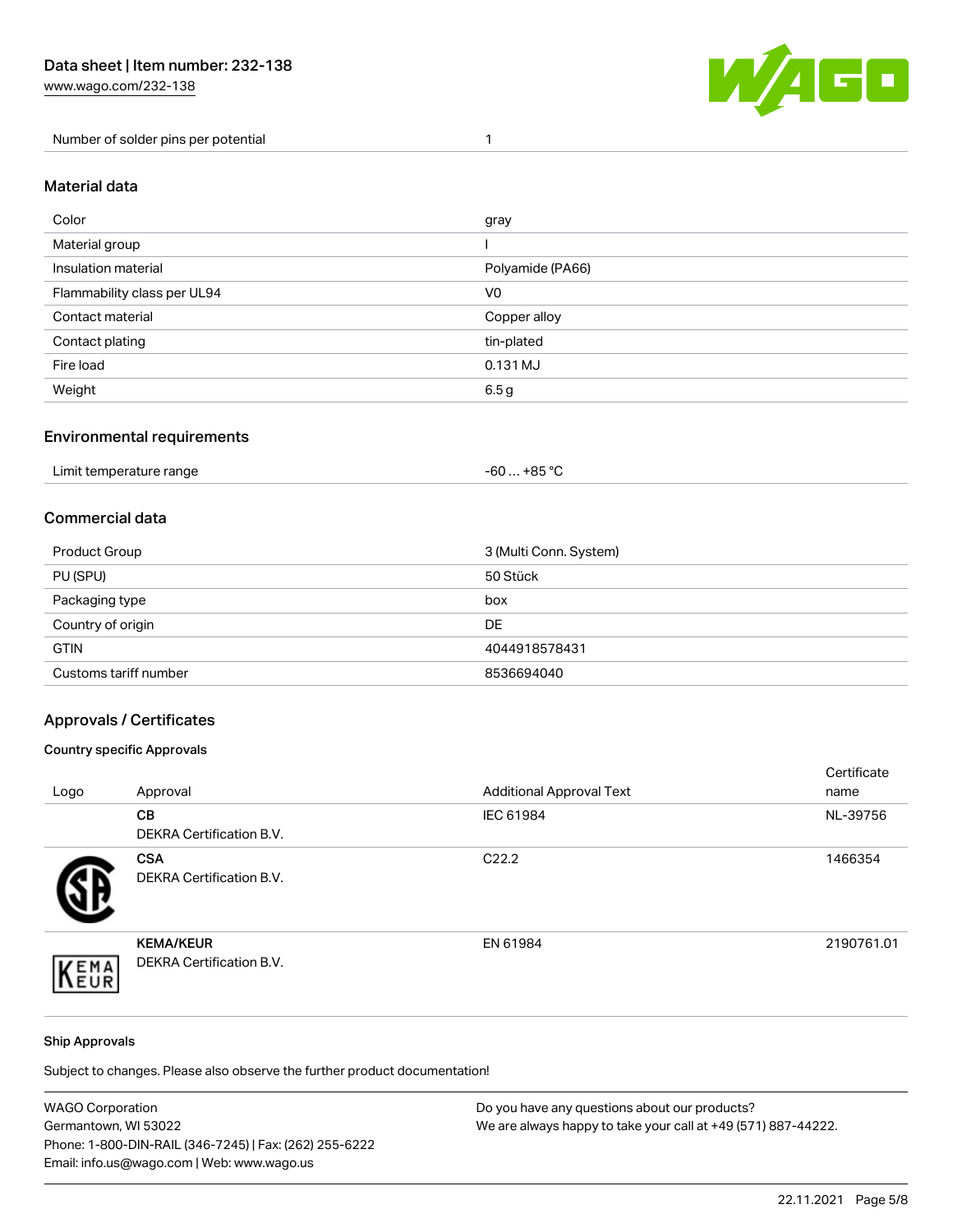# Data sheet | Item number: 232-138

[www.wago.com/232-138](http://www.wago.com/232-138)



| Logo                                                      | Approval                                                                                                                   | <b>Additional Approval Text</b> |                      | Certificate<br>name                 |
|-----------------------------------------------------------|----------------------------------------------------------------------------------------------------------------------------|---------------------------------|----------------------|-------------------------------------|
|                                                           | <b>ABS</b><br>American Bureau of Shipping                                                                                  |                                 |                      | $19 -$<br>HG15869876-<br><b>PDA</b> |
|                                                           | <b>DNV GL</b><br>Det Norske Veritas, Germanischer Lloyd                                                                    | $\overline{\phantom{0}}$        |                      | TAE 000016Z                         |
|                                                           | LR<br>Lloyds Register                                                                                                      | IEC 61984                       |                      | 96/20035 (E5)                       |
| <b>UL-Approvals</b>                                       |                                                                                                                            |                                 |                      |                                     |
| Logo                                                      | Approval                                                                                                                   | <b>Additional Approval Text</b> |                      | Certificate<br>name                 |
|                                                           | UL<br>Underwriters Laboratories Inc.                                                                                       | UL 1059                         |                      | E45172                              |
|                                                           | <b>UR</b><br>Underwriters Laboratories Inc.                                                                                | <b>UL 1977</b>                  |                      | E45171                              |
| Counterpart                                               | Item no.231-608<br>Male connector; 8-pole; Pin spacing 5 mm; gray                                                          |                                 | www.wago.com/231-608 |                                     |
| anana<br>CALL AREA                                        | Item no.231-608/019-000<br>www.wago.com/231-608/019-000<br>Male connector; 8-pole; Pin spacing 5 mm; mounting flange; gray |                                 |                      |                                     |
| <b>Optional accessories</b><br><b>Testing accessories</b> |                                                                                                                            |                                 |                      |                                     |
| Testing accessories                                       |                                                                                                                            |                                 |                      |                                     |
|                                                           | Item no.: 231-661<br>Test plugs for female connectors; for 5 mm and 5.08 mm pin spacing; 2,50 mm <sup>2</sup> ; light gray |                                 |                      | www.wago.com/231-661                |
|                                                           | Subject to changes. Please also observe the further product documentation!                                                 |                                 |                      |                                     |

WAGO Corporation Germantown, WI 53022 Phone: 1-800-DIN-RAIL (346-7245) | Fax: (262) 255-6222 Email: info.us@wago.com | Web: www.wago.us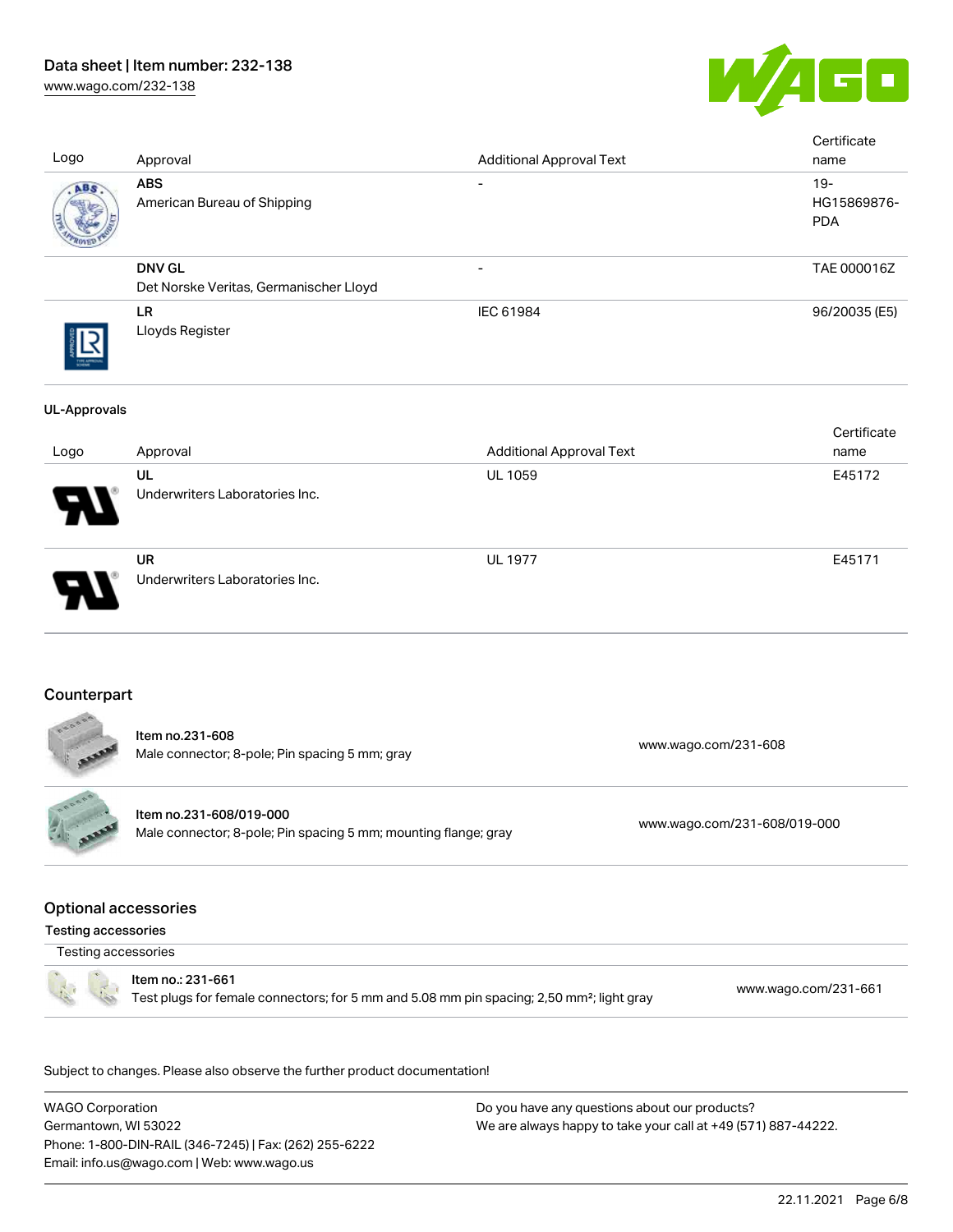## **Downloads** Documentation



| <b>Additional Information</b><br>Technical explanations                                                                                                                                                | 2019 Apr 3 | pdf<br>2.0 MB | Download |
|--------------------------------------------------------------------------------------------------------------------------------------------------------------------------------------------------------|------------|---------------|----------|
|                                                                                                                                                                                                        |            |               |          |
| <b>CAD files</b>                                                                                                                                                                                       |            |               |          |
| CAD data                                                                                                                                                                                               |            |               |          |
| 2D/3D Models 232-138                                                                                                                                                                                   |            | URL           | Download |
| <b>CAE</b> data                                                                                                                                                                                        |            |               |          |
| EPLAN Data Portal 232-138                                                                                                                                                                              |            | URL           | Download |
| ZUKEN Portal 232-138                                                                                                                                                                                   |            | <b>URL</b>    | Download |
| <b>PCB Design</b>                                                                                                                                                                                      |            |               |          |
| Symbol and Footprint 232-138<br>CAx data for your PCB design, consisting of "schematic symbols and PCB footprints",<br>allow easy integration of the WAGO component into your development environment. |            | URL           | Download |
| Supported formats:                                                                                                                                                                                     |            |               |          |
| щ<br>Accel EDA 14 & 15                                                                                                                                                                                 |            |               |          |
| Altium 6 to current version                                                                                                                                                                            |            |               |          |
| ш<br>Cadence Allegro                                                                                                                                                                                   |            |               |          |
| щ<br>DesignSpark                                                                                                                                                                                       |            |               |          |
| Eagle Libraries                                                                                                                                                                                        |            |               |          |
| ш<br>KiCad                                                                                                                                                                                             |            |               |          |
| ш<br>Mentor Graphics BoardStation                                                                                                                                                                      |            |               |          |
| ш<br>Mentor Graphics Design Architect                                                                                                                                                                  |            |               |          |
| ш<br>Mentor Graphics Design Expedition 99 and 2000                                                                                                                                                     |            |               |          |
| ш<br>OrCAD 9.X PCB and Capture                                                                                                                                                                         |            |               |          |
| PADS PowerPCB 3, 3.5, 4.X, and 5.X<br>П                                                                                                                                                                |            |               |          |
| ш<br>PADS PowerPCB and PowerLogic 3.0                                                                                                                                                                  |            |               |          |
| Ш<br>PCAD 2000, 2001, 2002, 2004, and 2006                                                                                                                                                             |            |               |          |
| ш<br>Pulsonix 8.5 or newer                                                                                                                                                                             |            |               |          |
| ш<br><b>STL</b>                                                                                                                                                                                        |            |               |          |

Subject to changes. Please also observe the further product documentation!

WAGO Corporation Germantown, WI 53022 Phone: 1-800-DIN-RAIL (346-7245) | Fax: (262) 255-6222 Email: info.us@wago.com | Web: www.wago.us